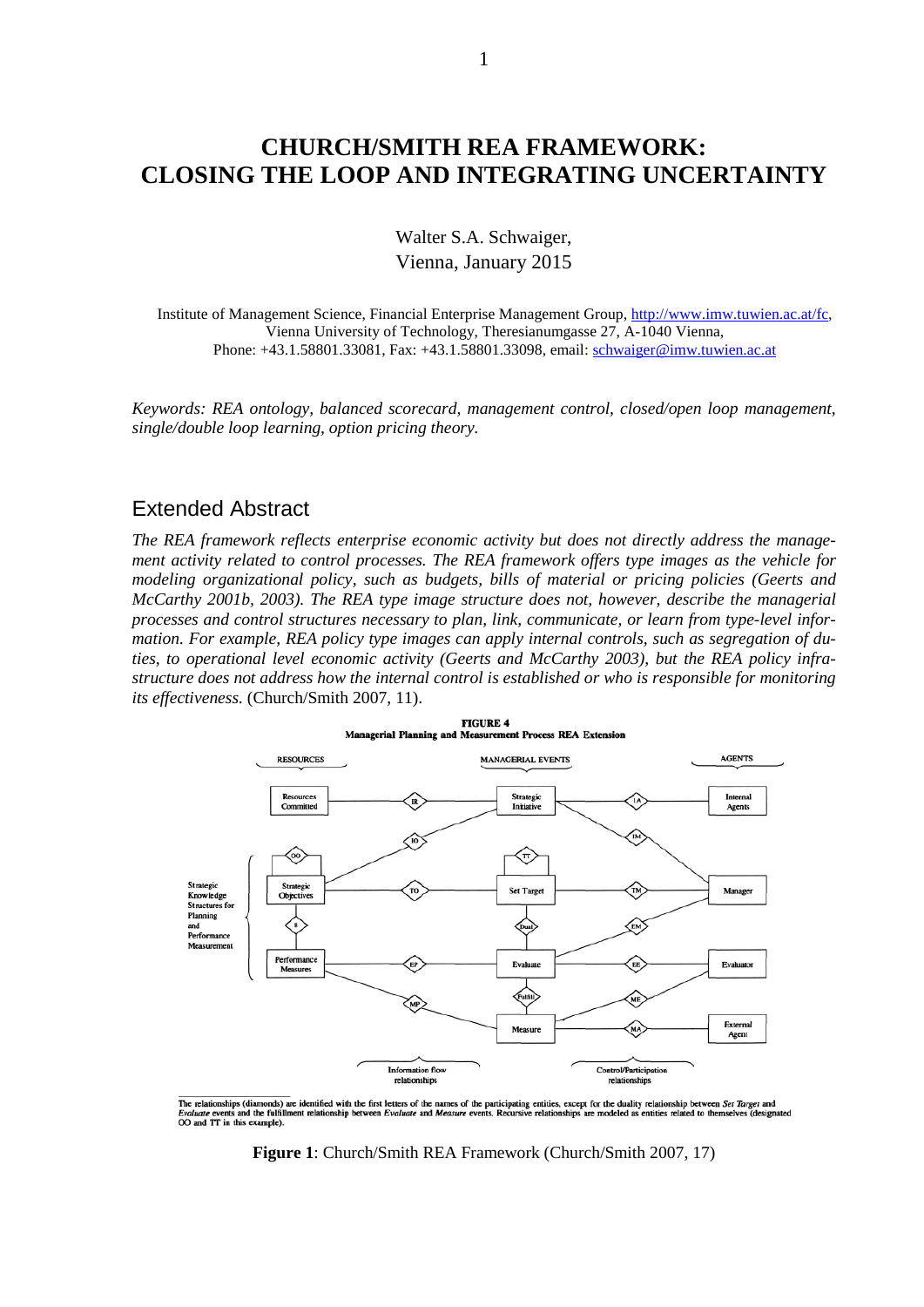*Geerts and McCarthy (2002, 2005) describe type images and the associations between type images as creating a policy-level infrastructure, which specifies the economic phenomena that could, should, or must occur. Through a series of examples, they restrict the type image structure to issues of operational control and traditional budget planning. We suggest a broader interpretation of a policy-level infrastructure that incorporates strategic management structures, such as balanced scorecard perspective, strategic initiatives, and strategic objectives as type images. These structures clearly specify the economic phenomena that should occur. Policy-level associations among these type images support causal linkages across balance scorecard perspectives. Management events create and use these policy-level structures, which control the firm's economic activities, according to the firm's strategy.* (Church/Smith 2007, 16).

In [Figure 1](#page-0-0) the additional elements in the policy infrastructure of the Church/Smith REA framework can be seen by

- the informational resources (*resources committed*, *strategic objectives* and *performance measures*),
- the managerial events, which relate to the planning activities (*strategic initiative* and *set target*) and to the control activities (*evaluate* and *measure*) and
- the specific internal agents (*manager* and *evaluator*).

The Church/Smith REA framework specifies the policy-level so that not only operational planning and control process as well as budgeting processes but also strategic planning and control processes can be modeled. The framework explicitly models the informational requirements related to the Balanced Scorecard concept developed by Kaplan and Norton (1996) so that it supports not only the design of accounting information systems but also the design of strategic and operational management information systems.

Although its important extensions with respect to the informational requirements of operational and strategic management systems the Church/Smith REA framework is still incomplete concerning the different types of management systems and the inclusion of the uncertainty, which nowadays characterizes any business environment.



Fig. 2. Outline scheme of necessary conditions for a controlled process.

<span id="page-1-0"></span>**Figure 2**: Categorization of Control Types (Otley/Berry, 1980, 236)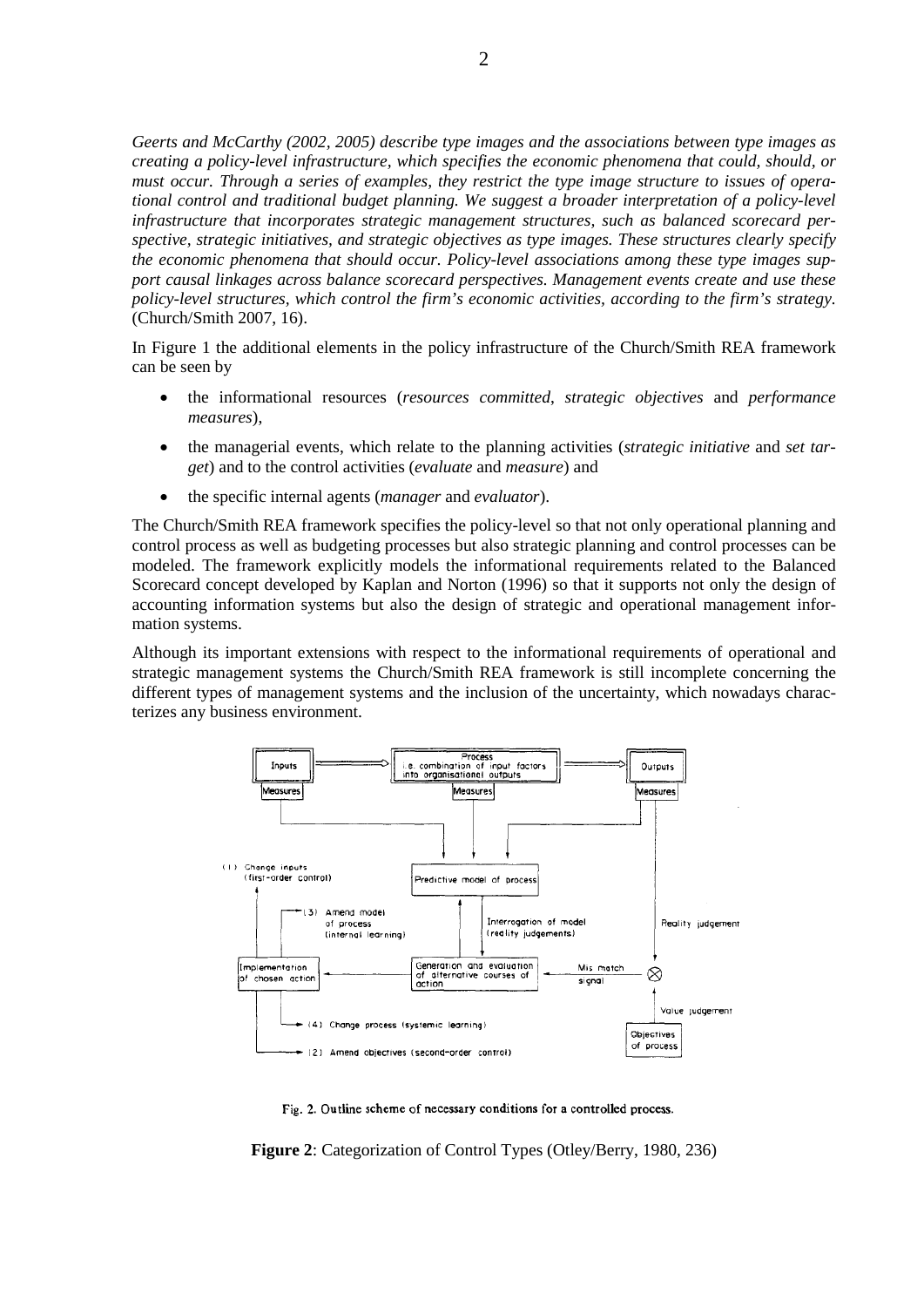The control activities specified as managerial events relate to the measurement and the evaluation of the performance of the controlled (managed) systems. To make the REA framework compatible with the management control literature the control activities have to be distinguished between *check* activities and *act* activities. In the evaluation activity the measured actual performance is compared with the target value so that it constitutes a check activity. The corresponding act activity is not explicitly addressed in the Church/Smith REA framework. Otley and Berry (1980) distinguish – as can be seen in [Figure 2](#page-1-0) – four different types of control

- first- order control, which relates to changes in the process input,
- second-order control, which relates to changes of the objectives,
- internal learning, which relates to changes of the process model, and
- systemic learning, which relates to changes of the overall process itself.

In order to complete the Church/Smith REA framework with respect to the act activities the different types of acting are explicitly included in the framework. Being able to modeling different types of management systems UML activity diagrams are used. In these *management activity diagrams* the managerial events are modeled as activities and the informational resources and involved agents are modeled as objects.

The second shortcoming of the Church/Smith REA framework – dealing with the business environments' uncertainties – is addressed with the key concept of finance. In the option pricing literature the uncertainty of the future price developments is modeled as a stochastic process. [Figure 3](#page-2-0) shows the pricing of a stock put option with the binomial tree model introduced by Cox/Ross/Rubinstein (1979). There the stochastic developments of the prices of the underlying stock can be seen in the upper most values in each node. The second (third) values are the related put option prices (deltas). The stochastic process and stochastic calculus theory from the option pricing theory is introduced in the Church/Smith REA framework in form of *probabilistic event types*, which specify the different potential future developments of the controlled (managed) systems.



**Figure 3**: Binomial Tree-based Put Option Pricing (Cox/Ross/Rubinstein 1979, 261)

<span id="page-2-0"></span>The explicit specification of the act activities closes the management loops in the Church/Smith REA framework, so that it can be applied to all kinds of management systems (e.g. single closed loop, single open loop, double closed loop and double open loop). The explicit inclusion of the probabilistic event types allows the rational planning and control under uncertainty, which characterizes nowadays any business environment (e.g. rational sales planning, rational production planning, rational mainte